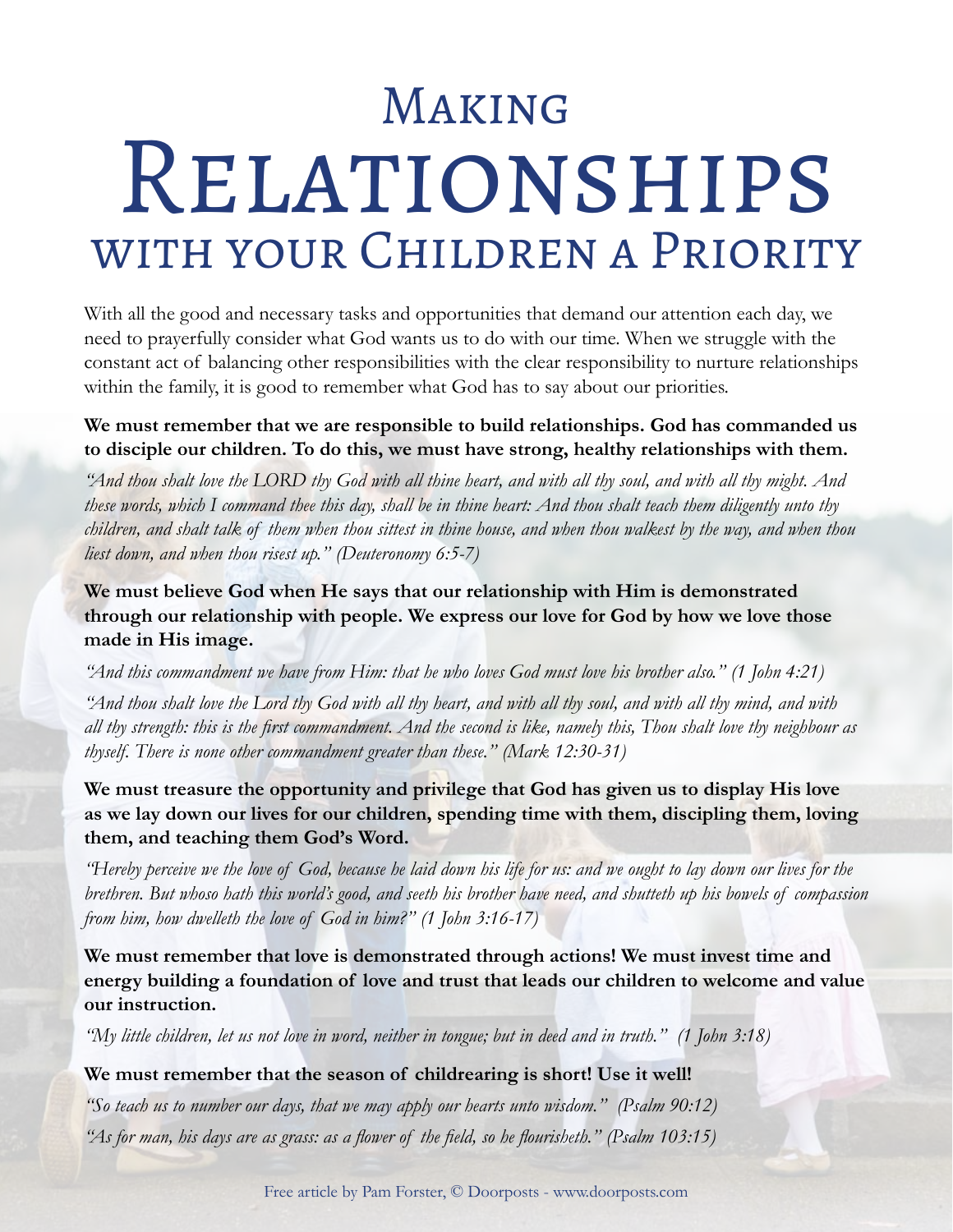# A Few Simple Ways to Build Relationships with Your Children

#### *Take someone with you any time you go somewhere in the car!*

This gives you time to talk together. Your children will learn from you while you shop, while you minister, while you drive, and they will learn to serve alongside you.

#### *Work together!*

Work in the garden, the kitchen, the house together. Not only will this give you more time to talk and train your children in the tasks you perform, but it will also save you time, leaving you more time to spend with them in other ways.

#### *Schedule times to spend with individual children.*

**Pray together!** Work together on areas of temptation and sin, communicate that you are on their side, pray for each other.

**Study the Bible together.** Teach your children how to study the Bible as you study pertinent topics together

**Read and discuss books together.** (**Girl Talk**, **God at Work**, **Future Men**, **Tearing Down Strongholds**, **Thoughts for Young Men** are a few examples of the books we've read. We also read just-for-fun books together.)

**Go for walks together.** (We have found this to be especially good with our boys! They talk a lot more on a walk than they do while we're sitting together on the sofa.)

**Go out to eat together.** This doesn't have to be fancy – McDonalds or an ice cream cone can give you just as much time together as a big, expensive meal.

Have a campout! When everyone was little we all "camped out" together in the living room every Friday night! I still have campout nights on the floor with individual girls and impromptu summer campouts on the deck. Sometimes I sleep in the girls' room with them. It's amazing how much more the kids talk when we're laying there in the dark!

**Have a monthly "Girls' Afternoon Out" or a "Boys' Afternoon Out."** This is an idea that I was inspired to implement after reading Carolyn Mahaney's fine book, **Girl Talk**. Once a month the girls and I just go out for the afternoon (or sometimes the whole day) and have fun together! We've gone to tulip and iris farms, rose gardens, tea rooms, bookstores, parks, and more, and we always have a great time!

**Share a regular time to discuss and set goals.** We try to do this at least once a year. It has proven to be a very helpful tradition, and we're always encouraged when we look back and see how many goals have been reached over the course of the previous year.